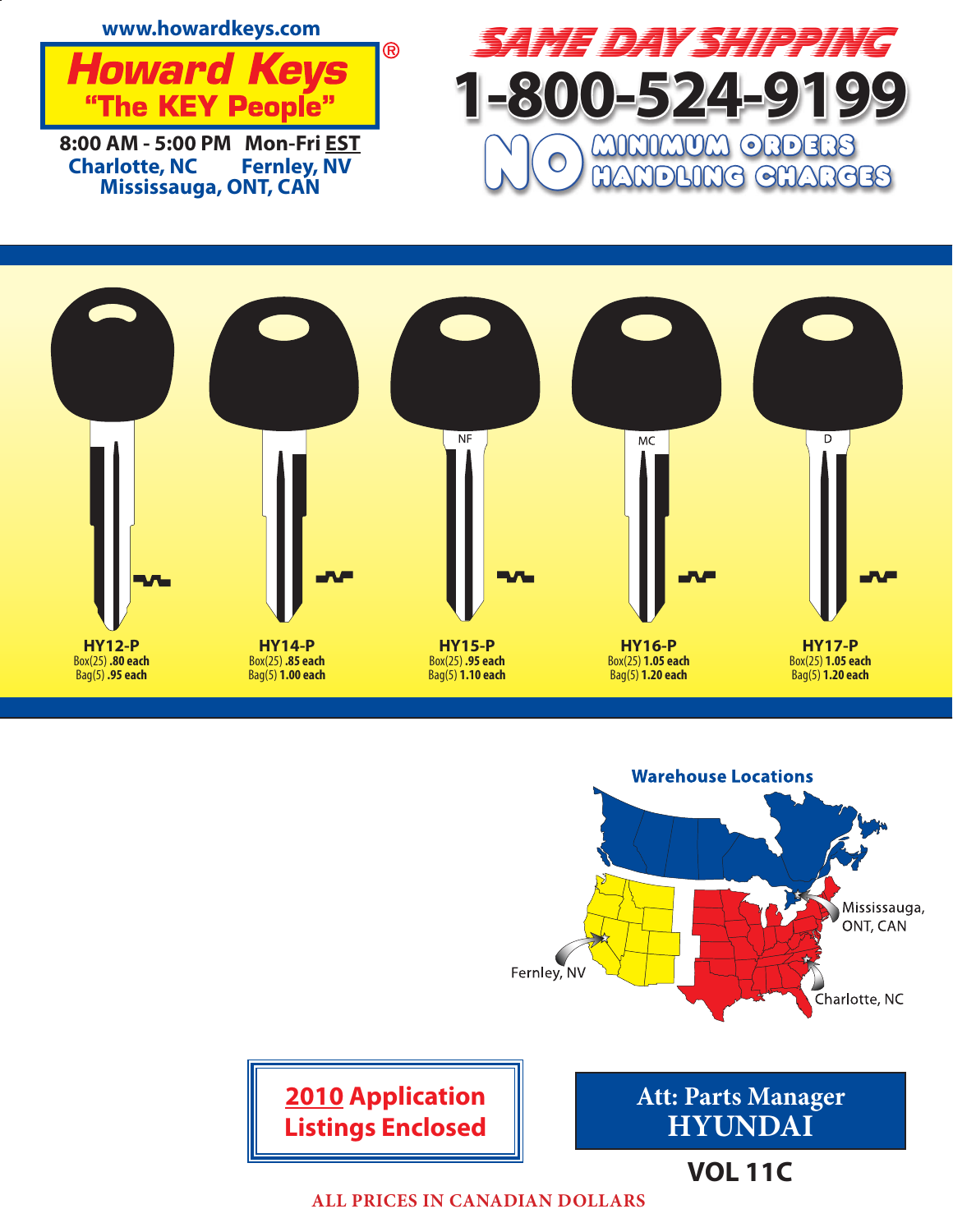| <b>HYUNDAI</b>                                                                                                    |               |     |                    | <b>ALL METAL</b>                                                  |                                              | <b>PLASTIC HEAD</b>                |                                                        |                               |                                   |
|-------------------------------------------------------------------------------------------------------------------|---------------|-----|--------------------|-------------------------------------------------------------------|----------------------------------------------|------------------------------------|--------------------------------------------------------|-------------------------------|-----------------------------------|
|                                                                                                                   |               |     | <b>Code Series</b> | Part#                                                             | <b>Full Box</b><br>$50$ per $\overline{box}$ | <b>Open Quantity</b><br>10 per bag | Part#                                                  | <b>Full Box</b><br>25 per box | <b>Open Quantity</b><br>5 per bag |
| <b>ACCENT</b>                                                                                                     | 2006-2010 ALL |     | $V1-V1200$         |                                                                   |                                              |                                    | <b>HY16-P</b>                                          | 1.05 each                     | 1.20 each                         |
|                                                                                                                   | 2000-2005 ALL |     | T1-T1000           | <b>HY14</b>                                                       | .45 each                                     | .55 each                           | <b>HY14-P</b>                                          | .85 each                      | 1.00 each                         |
|                                                                                                                   | 1995-1999 ALL |     | R0001-R1000        | <b>HY13</b>                                                       | .60 each                                     | .70 each                           | <b>HY13-P</b>                                          | .90 each                      | 1.05 each                         |
| <b>AZERA</b>                                                                                                      | 2006-2010 ALL |     | G0001-G2500        | → HIGH SECURITY TRANSPONDER HY20-PT * \$13.50 each ←              |                                              |                                    |                                                        |                               |                                   |
| XG300, XG350 USA                                                                                                  | 2001-2005 ALL |     | S1-S1000           | <b>HY12</b>                                                       | .60 each                                     | .70 each                           | <b>HY12-P</b>                                          | .80 each                      | .95 each                          |
| XG300, XG350 CAN                                                                                                  | 2001-2005 ALL |     | S1-S1000           | $\rightarrow$ TRANSPONDER HY021-PT *** \$15.50 each $\rightarrow$ |                                              |                                    |                                                        |                               |                                   |
| <b>ELANTRA</b>                                                                                                    | 2007-2010 ALL |     | T1-T2500           | <b>HY17-P</b><br>1.05 each<br>1.20 each                           |                                              |                                    |                                                        |                               |                                   |
|                                                                                                                   | 2006          | ALL | T1-T1000           |                                                                   |                                              |                                    | $HY17-P$                                               | 1.05 each                     | 1.20 each                         |
|                                                                                                                   | 1996-2005 ALL |     | T1-T1000           | <b>HY14</b>                                                       | .45 each                                     | .55 each                           | <b>HY14-P</b>                                          | .85 each                      | 1.00 each                         |
|                                                                                                                   | 1992-1995 ALL |     | T1-T1000           | HY <sub>6</sub>                                                   | .65 each                                     | .75 each                           | <b>HY6-P</b>                                           | 1.00 each                     | 1.15 each                         |
| <b>ENTOURAGE</b>                                                                                                  | 2007-2008 ALL |     | M0001-M2500        |                                                                   |                                              |                                    | <b>HY15-P</b>                                          | .95 each                      | 1.10 each                         |
| <b>EXCEL</b>                                                                                                      | 1990-1994 ALL |     | X1001-X2000        | HY <sub>5</sub>                                                   | .50 each                                     | .60 each                           | $HY5-P$                                                | .55 each                      | .70 each                          |
|                                                                                                                   | 1986-1989 ALL |     | X1-X1000           | HY <sub>2</sub>                                                   | .40 each                                     | .50 each                           | $HY2-P$                                                | .55 each                      | .70 each                          |
| <b>GENESIS COUPE</b><br>(with proximity fob)                                                                      | 2010          | ALL | M0001-M2500        | $\rightarrow$ DEALER FOB **                                       |                                              |                                    |                                                        |                               |                                   |
| <b>GENESIS COUPE</b><br>(without proximity fob)                                                                   | 2010          | ALL | M0001-M2500        | TRANSPONDER HYN14RT14 ** CALL FOR AVAILABILITY<br>OR DEALER FOB   |                                              |                                    |                                                        |                               |                                   |
| <b>GENESIS 4 DOOR</b><br>(with proximity fob)                                                                     | 2009-2010 ALL |     | $J1 - 2500$        | $\rightarrow$ DEALER FOB $* \leftarrow$                           |                                              |                                    |                                                        |                               |                                   |
| <b>GENESIS 4 DOOR</b><br>(without proximity fob)                                                                  | 2009-2010 ALL |     | $J1 - 2500$        | HIGH SECURITY TRANSPONDER HY20-PT * \$13.50 each                  |                                              |                                    |                                                        |                               |                                   |
| <b>PONY</b>                                                                                                       | 1985-1987 ALL |     | H0001-H5143        | DC3                                                               | .45 each                                     | .55 each                           | $DC3-P$                                                | .85 each                      | 1.00 each                         |
| <b>SANTE FE</b>                                                                                                   | 2007-2010 ALL |     | M0001-M2500        |                                                                   |                                              |                                    | <b>HY15-P</b>                                          | .95 each                      | 1.10 each                         |
|                                                                                                                   | 2001-2006 ALL |     | S1-S1000           | <b>HY12</b>                                                       | .60 each                                     | .70 each                           | <b>HY12-P</b>                                          | .80 each                      | .95 each                          |
| <b>SCOUPE</b>                                                                                                     | 1991-1994 ALL |     | X1001-X2000        | HY <sub>5</sub>                                                   | .50 each                                     | .60 each                           | $HY5-P$                                                | .55 each                      | .70 each                          |
| <b>SONATA</b>                                                                                                     | 2006-2010 ALL |     | F0001-F2500        |                                                                   |                                              |                                    | <b>HY15-P</b>                                          | .95 each                      | 1.10 each                         |
|                                                                                                                   | 1995-2006 ALL |     | S1-S1000           | <b>HY12</b>                                                       | .60 each                                     | .70 each                           | <b>HY12-P</b>                                          | .80 each                      | .95 each                          |
|                                                                                                                   | 1989-1994 ALL |     | Y1001-Y2000        | HY4                                                               | ${\bf .50}$ each                             | .60 each                           | $HY4-P$                                                | .55 each                      | .70 each                          |
| <b>TIBURON</b><br><b>USA</b>                                                                                      | 1996-2005 ALL |     | T1-T1000           | <b>HY14</b>                                                       | .45 each                                     | .55 each                           | <b>HY14-P</b>                                          | .85 each                      | <b>1.00</b> each                  |
| <b>TIBURON</b><br><b>CAN</b>                                                                                      | 2002-2005 ALL |     | T1-T1000           |                                                                   |                                              |                                    | TRANSPONDER HY022-PT **** \$15.50 each $\triangleleft$ |                               |                                   |
| <b>TUCSON</b>                                                                                                     | 2005-2010 ALL |     | $V1-V1200$         | <b>HY14</b>                                                       | $45$ each                                    | .55 each                           | <b>HY14-P</b>                                          | .85 each                      | <b>1.00</b> each                  |
| <b>VERACRUZ</b><br>(with proximity fob)                                                                           | 2008-2009 ALL |     | M0001-M2500        | $\rightarrow$ DEALER FOB $\rightarrow$                            |                                              |                                    |                                                        |                               |                                   |
| <b>VERACRUZ</b><br>(without proximity fob)                                                                        | 2007-2010 ALL |     | M0001-M2500        |                                                                   |                                              |                                    | <b>HY15-P</b>                                          | .95 each                      | 1.10 each                         |
| *SERVICE KEY LXP90-P<br>** SERVICE KEY HY15-P<br>Prices subject to change.<br>Terms of Sale: Net F.O.B. Warehouse |               |     |                    |                                                                   |                                              |                                    |                                                        |                               |                                   |

\*\*\*SERVICE KEY HY12-(P) \*\*\*\*SERVICE KEY HY14-(P)

**We believe the above applications are accurate. However, due to possible production changes we can not guarantee them. If you have any questions, please call our office.**

It's easy to set up an account. All we need is your name and address...it's that simple.

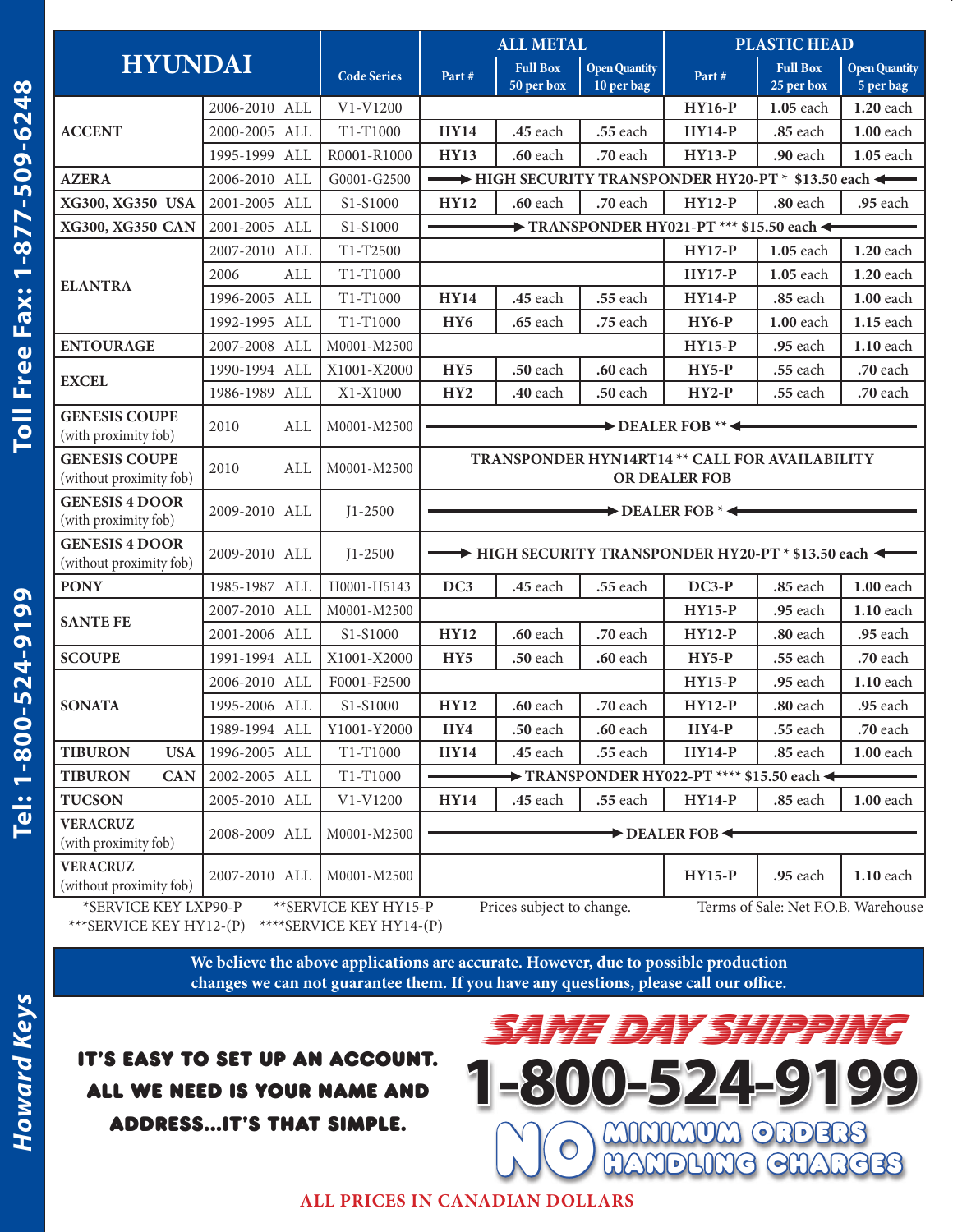

**ALL PRICES IN CANADIAN DOLLARS**

Tel: 1-800-524-9199